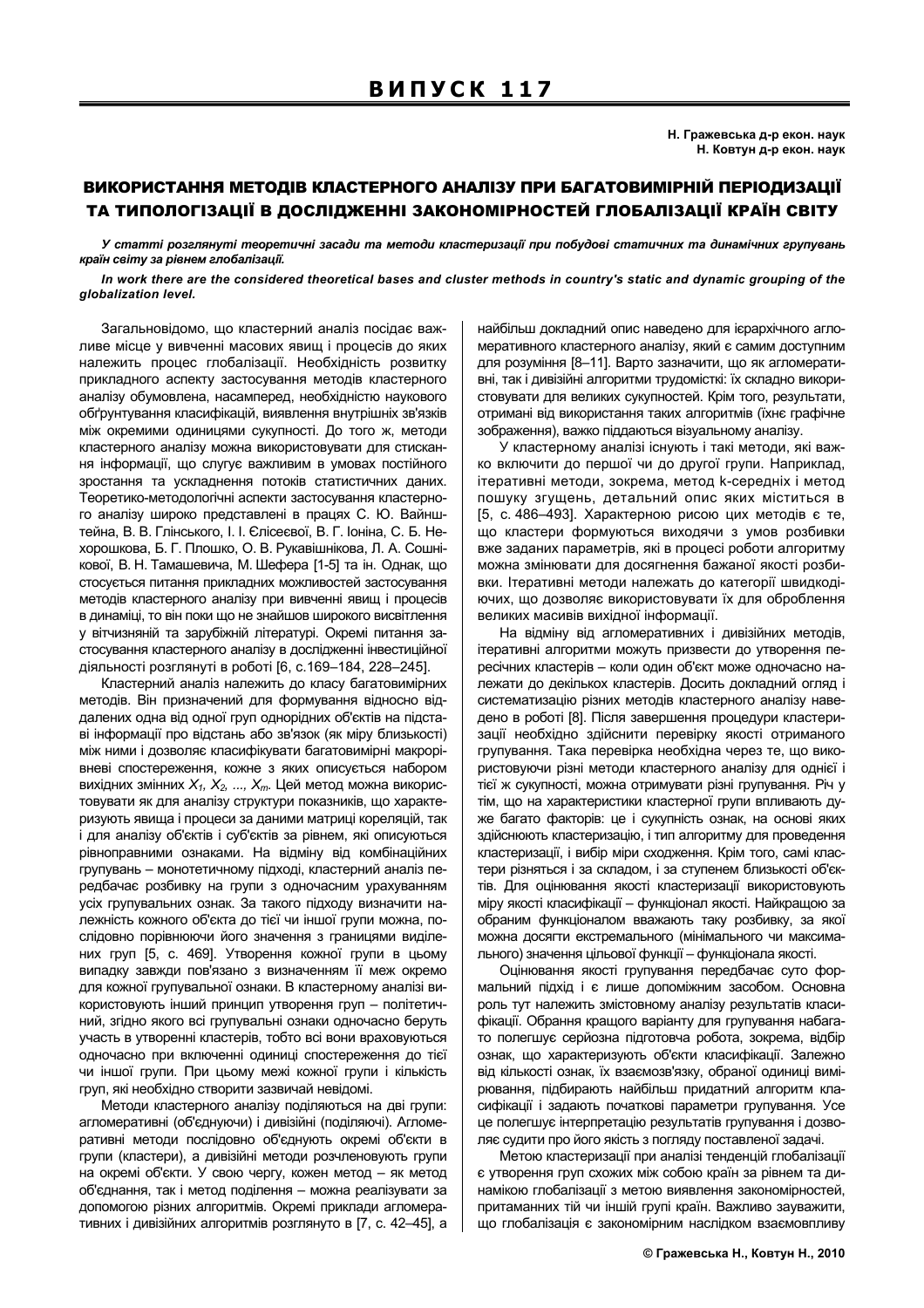та взаємопереплетення множинності локальних трансформацій різнорівневих соціально-економічних систем, планетарна самоорганізація яких породжує нову якість світогосподарського розвитку. Вона супроводжується складним переплетенням структурної взаємозалежності національних господарських комплексів, нарощуванням їхньої відкритості, зростанням транскордонних переміщень товарів, послуг, капіталів, інтенсивним обміном інформацією, технологіями тощо. Висока динамічність торговельних, фінансових, інформаційно-технологічних потоків та багатосторонність форм прояву економічної активності утворюють надзвичайно складну ієрархію зв'язків і залежностей, загострюючи наявні та породжуючи нові суперечності світогосподарського розвитку [12, с. 130, 132]. Рівень глобалізації оцінюється відповідним індексом, який дозволяє оцінити масштаби інтеграції країни у світовий простір, а також порівняти рівні глобалізації різних країн. Найбільш відомі дві системи побудови індексу глобалізації. Першу розробив швейцарський Інститут дослідження бізнесциклів (KOF Konjunkturforschungsstel der ETH Zurich) для 123 країн світу [www.kof.ch/globalization/], другу - консалтингова компанія "A. T. Kearney" та журнал "Foreign Policy" для 62 країн світу [www.atkearney.com; www.foreignpolicy.com]. Ми будемо ґрунтуватися на індексі глобалізації за системою КОГ, який включає три суб-індекси: економічний  $(I_{\rho})$ ; соціальний  $(I_{\rho})$ ; та полі-

тичний ( $I_n$ ) і обчислюється за формулою:

$$
I = 0.34 \cdot I_e + 0.37 \cdot I_c + 0.29 \cdot I_p
$$

де 0,34, 0,37, 0,29 - відповідні вагові коефіцієнти.

Для побудови багатовимірного групування країн світу за рівнем їх глобалізованості була сформована відповідна вибірка, до якої потрапили 40 зі 123 країн. Необхідність вибірки була обумовлена забезпеченням наочності отриманих в результаті кластеризації груп. Вибірка була зроблена за допомогою 33 % механічного відбору. В основу кластеризації був покладений індекс глобалізації, який розрахований для кожного з 36 років за період 1970-2005 рр. Однак кластеризація за рівнем глобалізації за період 1970-2005 рр. не надала бажаних результатів, оскільки не було отримано чітких кластерів.

Основна причина полягала у неоднорідності динаміки процесу глобалізації, який відбувався в різних країнах, а також в тому, що деякі країни протягом певного періоду часу не мали індексу глобалізації (наприклад к деяких країнах індекс почали обчислювати тільки з 1991 року). А тому динамічна неоднорідність вимагає здійснення попередньої періодизації процесу глобалізації. Проблеми періодизації динаміки за допомогою методів кластерного аналізу були розглянуті в роботах [13-14]. За результатами періодизації з метою подальшого групування країн за рівнем глобалізації було отримано дендрограмму (рис. 1), на якій чітко виокремилося два періоди: 1970-1990 рр. і 1991-2005 рр.



Рис. 1. Дендрограма формування періодів глобалізації у 1970-2005 рр.

Джерело: побудовано за даними Dreher, Axel, 2006, Does Globalization Affect Growth? Empirical Evidence from a new Index, Applied Economics 38, 10: 1091-1110.

Це, по-перше, підтверджує думку про неоднорідність динаміки процесу глобалізації протягом 36 років, а, подруге, дозволяє зробити висновок про наявність відмінностей у закономірностях формування індексу глобалізації всередині цих двох періодів. Крім того, в рамках першого можна виділити три під періоди і, таким чином, остаточна періодизація має такий вигляд:

Початковий - 1970-1972 Становлення - 1973-1987 Перехідний - 1989-1990 Інтенсивний - 1991-2005

Таким чином, це дозволило здійснити остаточну кластеризацію країн за рівнем глобалізації за період 1991-2005 рр., який характеризується однотиповістю динаміки процесу глобалізації. В результаті кластеризації (рис. 2) чітко виокремилися три кластери. Але другий кластер, куди потрапило найбільша кількість країн - 23 країни, доцільно розбити ще на два.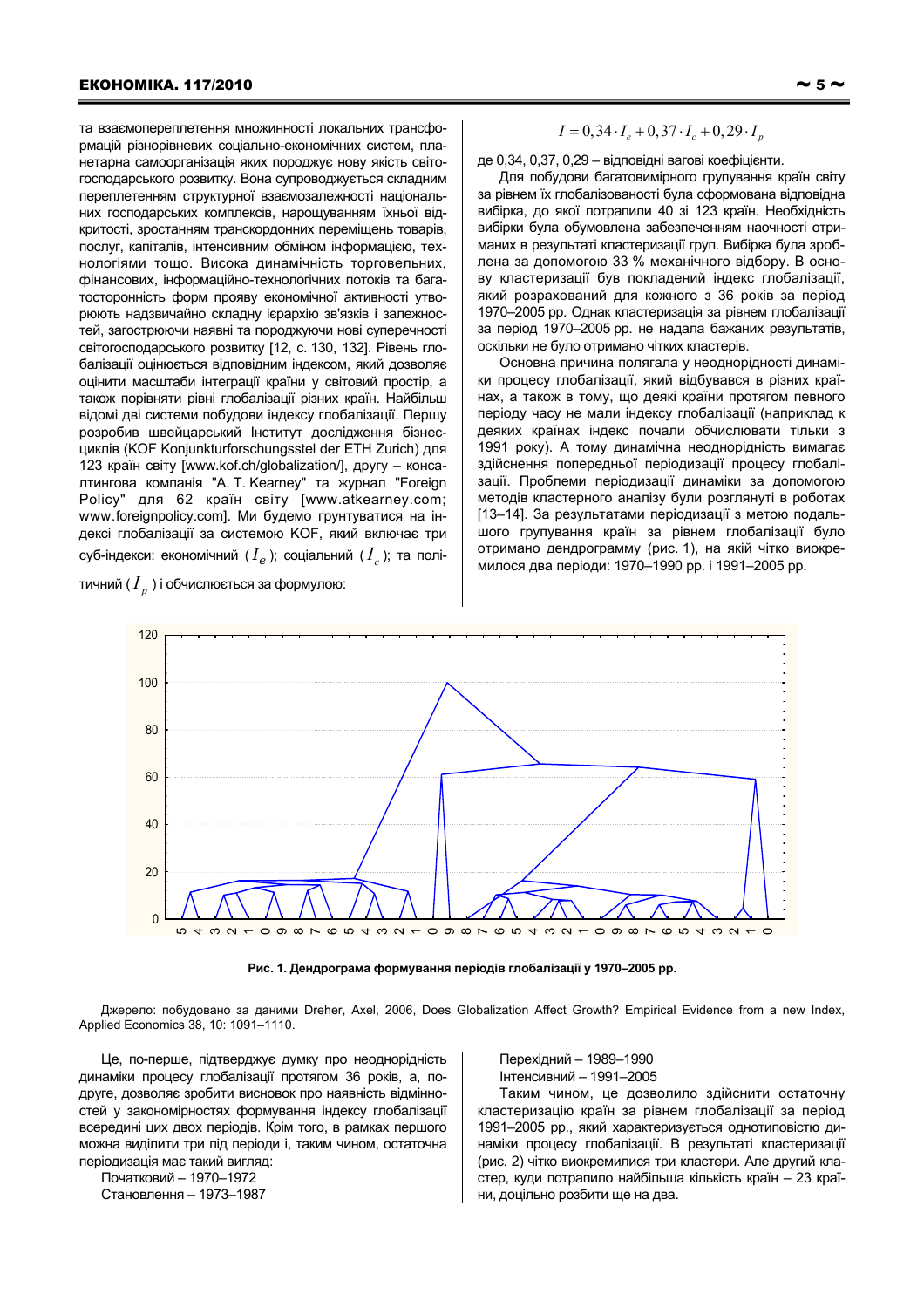

Рис. 2. Дендрограма формування груп країн за рівнем глобалізації за період 1991-2005 рр.

Джерело: побудовано за даними Dreher, Axel, 2006, Does Globalization Affect Growth? Empirical Evidence from a new Index, Applied Economics 38, 10: 1091-1110.

Застосування ітераційного методу кластеризації к-середніх також призвело до утворення чотирьох груп, однак до першої групи увійшли країни з дуже низьким і низьким рівнем глобалізації. Друга і третя групи утворилися в результаті розмежування країн з середнім рівнем глобалізації, а четверта група за складом країн повністю співпадає з попереднім групуванням.

Повторне застосування методу k-середніх з виділенням 5-ти кластерів дозволило уточнити результати попереднього групування, яке було здійснено методами кластерного аналізу: на кожному етапі кластери істотно відрізняються один від одного. Крім того, помітна тенденція щодо зростання індексу глобалізації в кожній групі країн, крім найбільш глобалізованих. Цій групі притаманна інша динаміка, починаючи з 2003 рр.: індекс глобалізації знижується і у 2005 р. відповідає рівню 1999 р.

Більш детальний аналіз індексу глобалізації країн, що увійшли до першого кластеру, довів наявність невипадкових відмінностей між групою країн з дуже низьким і низьким рівнем глобалізації, а тому доцільно їх виділити в окремі кластери, оскільки закономірності формування процесу глобалізації цих країн можуть істотно відрізнятися, що необхідно враховувати при моделюванні закономірностей їх розвитку.

Таким чином, за результатами застосування двох методів, які взаємо доповнюють один одного, можна побудувати остаточне групування країн за рівнем індексу глобалізації, яке представлено в табл. 1. За результатами застосування процедур кластерного аналізу і перевірки якості здійсненого групування остаточне групування включає п'ять груп країн:

1) країни з дуже низьким рівнем індексу глобалізації.

- 2) країни з низьким рівнем глобалізації.
- 3) країни з середнім рівнем індексу глобалізації.
- 4) країни з рівнем індексу вище за середній.
- 5) дуже глобалізовані країни.

| <i>Таблиця 1.</i> Групування країн за рівнем індексу глобалізації |  |
|-------------------------------------------------------------------|--|
| у 1991–2005 рр. методом к-середніх                                |  |

| Група                                            | Середнє<br>значення індексу | Кількість<br>країн | Перелік країн                                                                                                                                                                                     |
|--------------------------------------------------|-----------------------------|--------------------|---------------------------------------------------------------------------------------------------------------------------------------------------------------------------------------------------|
| Дуже низький<br>рівень глобалізації              | 30.5                        | 3                  | Гаїті (HTI), Мьянма (MMR), Сієра Ліоне (SLE)                                                                                                                                                      |
| Низький рівень<br>глобалізації                   | 34,8                        | 6                  | Камерун (СМR), Конго (СОG), Бангладеш (BGD),<br>Майамі (MWI), Малі (MLI), Танзанія (TZA)                                                                                                          |
| Середній рівень<br>глобалізації                  | 45.5                        | 11                 | Беліз (BLZ), Багами (BHS), Домініканська республіка (DOM),<br>Гана (GHA), Індія (IND), Індонезія (IDN), Оман (OMN),<br>Пакистан (РАК), Філіппіни (РНL), Сенегал (SEN), Замбія (ZMB)               |
| Вище за середній                                 | 56,8                        | 12                 | Малайзія (MYS), Ісландія (ISL), Бахрейн (BHR),<br>Коста-Ріка (CRI0, Кіпр (СҮР), Японія (JPN), Литва (LTU0,<br>Мексика (MEX), Росія (RUS), Словенія (SVN),<br>Південна Африка (ZAF), Україна (UKR) |
| Високий і дуже<br>високий рівень<br>глобалізації | 81,2                        | 8                  | Австралія (AUS), Канада (CAN), Франція (FRA), Італія (ITA),<br>Люксембург (LUX), Нідерланди (NLD), Іспанія (ESP),<br>Швеція (SWE)                                                                 |

Джерело: побудовано за даними Dreher, Axel, 2006, Does Globalization Affect Growth? Empirical Evidence from a new Index, Applied Economics 38, 10: 1091-1110.

Здійснення періодизації динаміки процесу світової глобалізації дозволило виділити відповідні періоди, що характеризують особливості формування тенденцій розвитку процесу глобалізації у світі. Наявність

однотипових періодів розвитку процесів глобалізації. дозволяє стверджувати, що рівень соціально-економічного розвитку та особливості політики країни відбиваються на результатах і рівні їх глобалізації. За